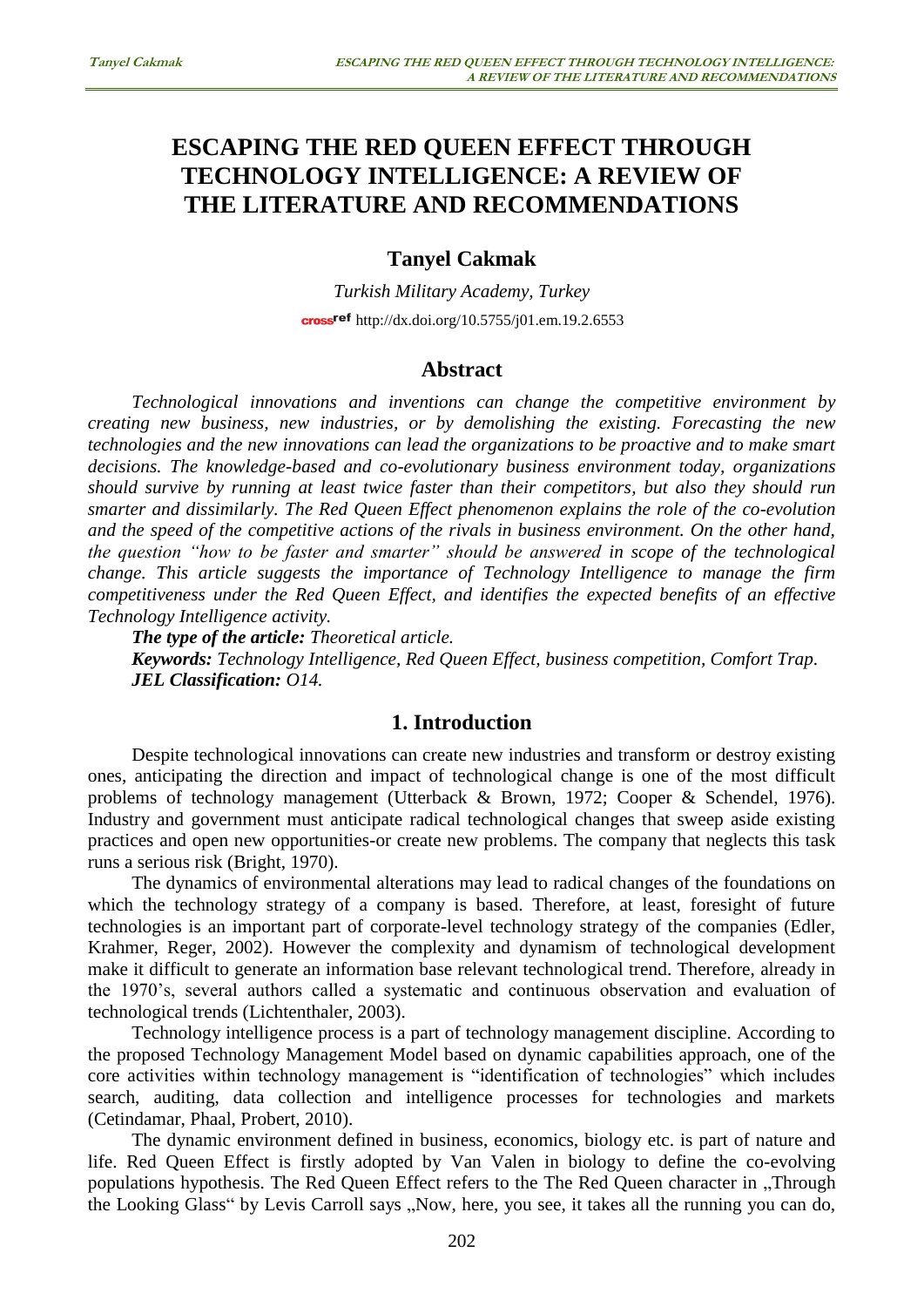to keep in the same place. If you want to get somewhere else, you must run at least twice as fast as that!" (Carroll, 1872). According to Van Valen, there is a continued evolutionary change in species. If a selection experienced by two organisms of different species depends on the other species and the resulting evolutionary process occurs simultaneously in both species they co-evolve. This is Red Queen Dynamism. The fast runner organism causes the other's evolution; this evolution again causes the organism to evolve. This co-evolution process is a race between species. For example, butterflies have biochemical detoxification mechanisms against the insecticide of the plants that helps defend the plant from herbivorous insects. Only the fast runner can survive under this effect and the unimproved one dies. Natural selection acts on plants to produce new or better insecticides. And the butterfly evolves a new detoxifying mechanism (Ehrlich & Raven, 1964). Red Queen Effect is such a race that the winner is the fast runner.

In technology, we can see the Red Queen Effect, i.e. ERA armors against shaped-charge warhead missiles. They co-evolve against each other; when ERA armor is strengthened; missiles are developed. And then armor is again strengthened as a response for the missile, and so on... Continuous innovations and new technology development is a result of Red Queen Effect on the market place.

This process in technology development as a result of competition and forecasting the next step of the evolution of the technology is vitally important for the technology developer to survive in the race. For business, technology developers should anticipate the new coming technologies to react earlier and to make decisions for the new investments, organizational changes etc. If not, it is strongly late for the reaction. This is Red Queen Effect which the business is surviving in. In that case, the question , how to give a proactive and smart reaction against the technological change?" should be answered.

At his point, technology management disciple suggests Technology Intelligence for discovering the opportunities/threats of new coming technologies and for anticipating their impacts in business/industry/market against the Red Queen Effect.

In this study, once the researches on Red Queen Effect on business competition are explored and the relation with economy, organizations and technology development is concluded. It is emphasized in this article that Technology Management discipline and Technology Intelligence has an interaction with the Red Queen by the meaning of the considered impacts on strategic decisions of the organizations. And as a result, an effective Technology Intelligence as a part of technology management activities is offered to the organizations for surviving against the Red Queen Effect.

# **2. Method**

A literature review is conducted on the critical evaluations on Red Queen Effect and Technology Intelligence to determine whether both have reciprocal contingencies in scope of business competition. Technology Intelligence is a substantial topic in Technology Management literature. Red Queen Effect is discussed in the literature of Biology, Ecology, Economics and Business Competition. Electronic journal databases (i.e. Ebsco Search, Web of Knowledge, Science Direct etc.), books and symposium / conference proceedings were searched and the publications that includes the key words (technology intelligence, red queen effect, business competition) are explored. The prominent studies are included for the literature review.

## **Red Queen Effect in Business Competition**

Revolutionary thinking in economics philosophy grew up with Adam Smith's The Wealth of Nations (1776). Adam Smith argued that self-regulating behavior of the marketplace is conducted by selfish actions of individuals that are conceptualized as "invisible hand". Individual in the marketplace intends only his own gain and only his own security, and his action mostly led by an invisible hand to promote an end which was no part of his intention. Such selfish actions of individuals is a result of surviving capability, and at the same time a reason of reciprocal actions between each other. A new "evolutionary action" created by an indiviual/or any institution provokes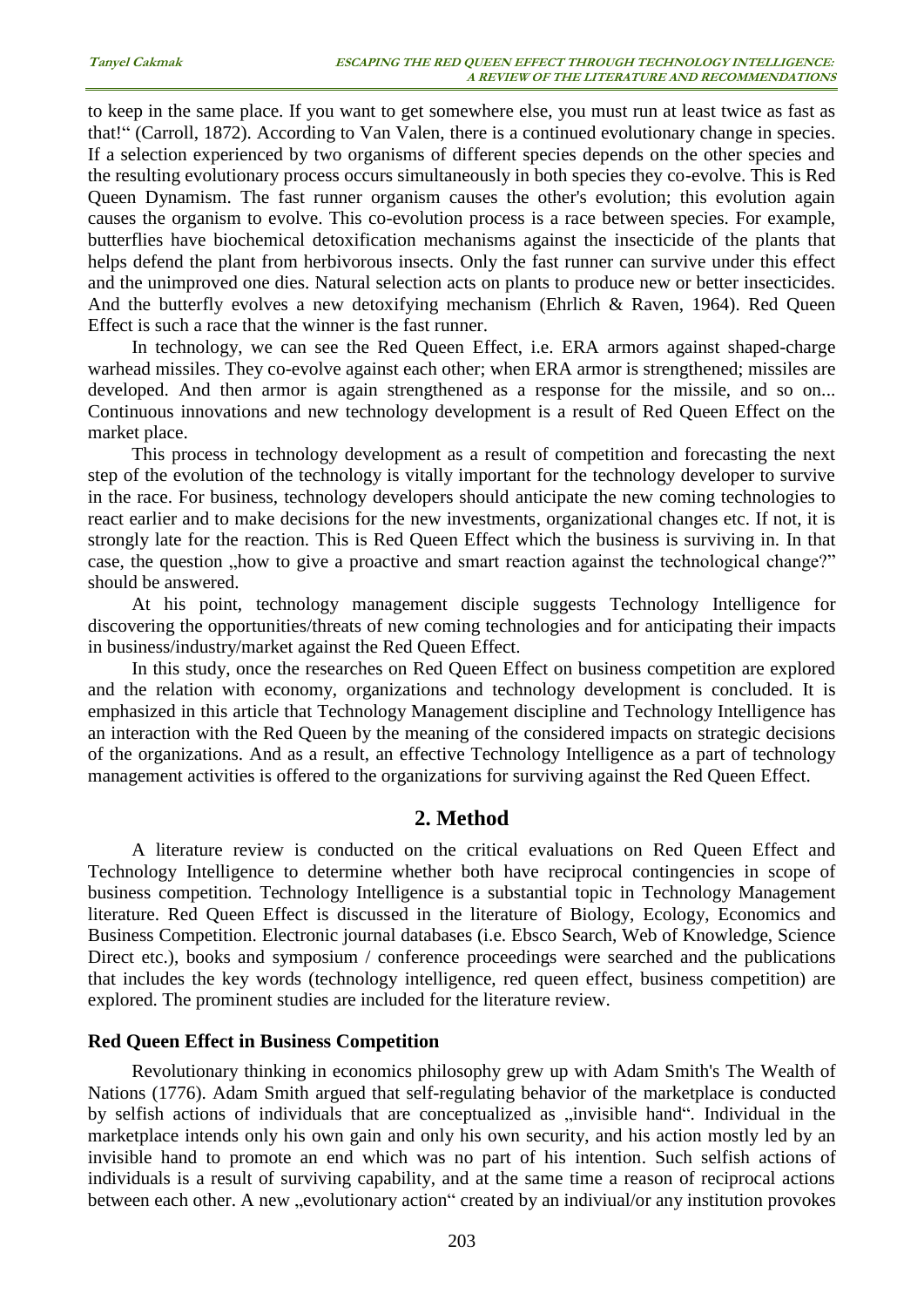the other one, and the other one provokes the other. In economy, the balance is provided by these reciprocal actions and evolution.

Charles Darwin, the father of evolution theory, influenced by "invisible hand". He argued the competition between species which the "evolution" is forced by. The economic or biologic systems has the dynamic forms of competition, therefore the theorems in these fields have borrowings from each other. They have similar questions to be answered: How do the species/firms compete? Why some species/firms are successful, and some of them fail? Both economic and biologic competition theorems, the "complex and large systems" are in question. The competitive co-evolutionary effect, saying Red Queen Effect, is observed in this type of systems. Relevantly, system actors and their competitive actions is the important subject of the earlier theories in these fields to understand the system, environment and the nature of competition as well as in business.

Schumpeter's theory of "Creative Destruction" (1934) comprises Red Queen effect on the base. Schumpeter establishes that in competitive market place, a large firm or monopoly should develop new technologies to earn the profit by lowering the prices and introducing new product innovations. The technology competition between the firms is the main source of economic growth and also the life quality. Firms should make innovation to achieve the profit, and to survive. This is the Red Queen Effect in marketplace that Schumpeter draws attention. In Capitalism, Socialism and Democracy (1976) Schumpeter argues that firms should invent more sophisticated technologies to gain the monopolistic profit and for growing. If the firm is inactive against superior product or technology shocks and cannot create any opportunity, then it cannot achieve economic advantage during the next period. Therefore, firm should continually run and run, make innovations, introducing new products to the market. The faster runner (early contributor) wins the most profit and survives (Schumpeter, 1976).

Co-evolution in economy is discussed as economy is a web of co-evolving like an ecosystem by Kaufman (1995). According to Kaufman, new products or innovations create their niche and innovations open new areas to introduce new products, new technologies, processes etc. This effect spurs the organizations for rapid learning and acting to survive. Therefore, Red Queen Effect is connected to economic development.

Baumol (2004) concludes by arguing that the Red Queen effect is in competition within the high-tech industries of today's economies. The surviving firms cannot get the risk to fall behind its rivals, by staying abreast of the others, the firm only can hope to preserve its place in the market. According to him, the "new economy" is a result of the continuous outpouring of innovations that Red Queen Effects plays a critical role within.

Related to business competition, recently, some organizational models are developed including Red Queen effect. Barnett and Hansen (1996), Barnett & Sorenson (2002), Barnett and McKendrick (2004), Barnett and Pontikes (2005), discussed how the organisations reacts under Red Queen Effect in order to answer the question of . Why are some organizations more competitive than others?"

Voelpel *et al.* (2005) suggested the "Comfort Trap of Red Queen Effect". In an increasingly discontinuous environment, the market leader companies have a great risk of taking negative impacts of rival' actions. Comfort Trap of Red Queen Effect as the situations where established firms or incumbents – as in a comfort of being innovator and the first enterer – failed to properly respond not only to technologies, but also to competitors and the customers at the same time seemed apparently irrelevant to their respective business; and they are trapped.

#### **Red Queen Effect and Technology Management**

Technology as a major source of competitive advantage and growth for companies (Cetindamar *et al*., 2010; Phall, 2004) enables the organizations to compete through the changing and evolving market demand and to adapt the new market opportunities. Only the technology itself is not adequate for the firm to compete, at the same time the technology should be implemented effectively by the organization, be adapted to the strategic actions of the firm; in brief, technology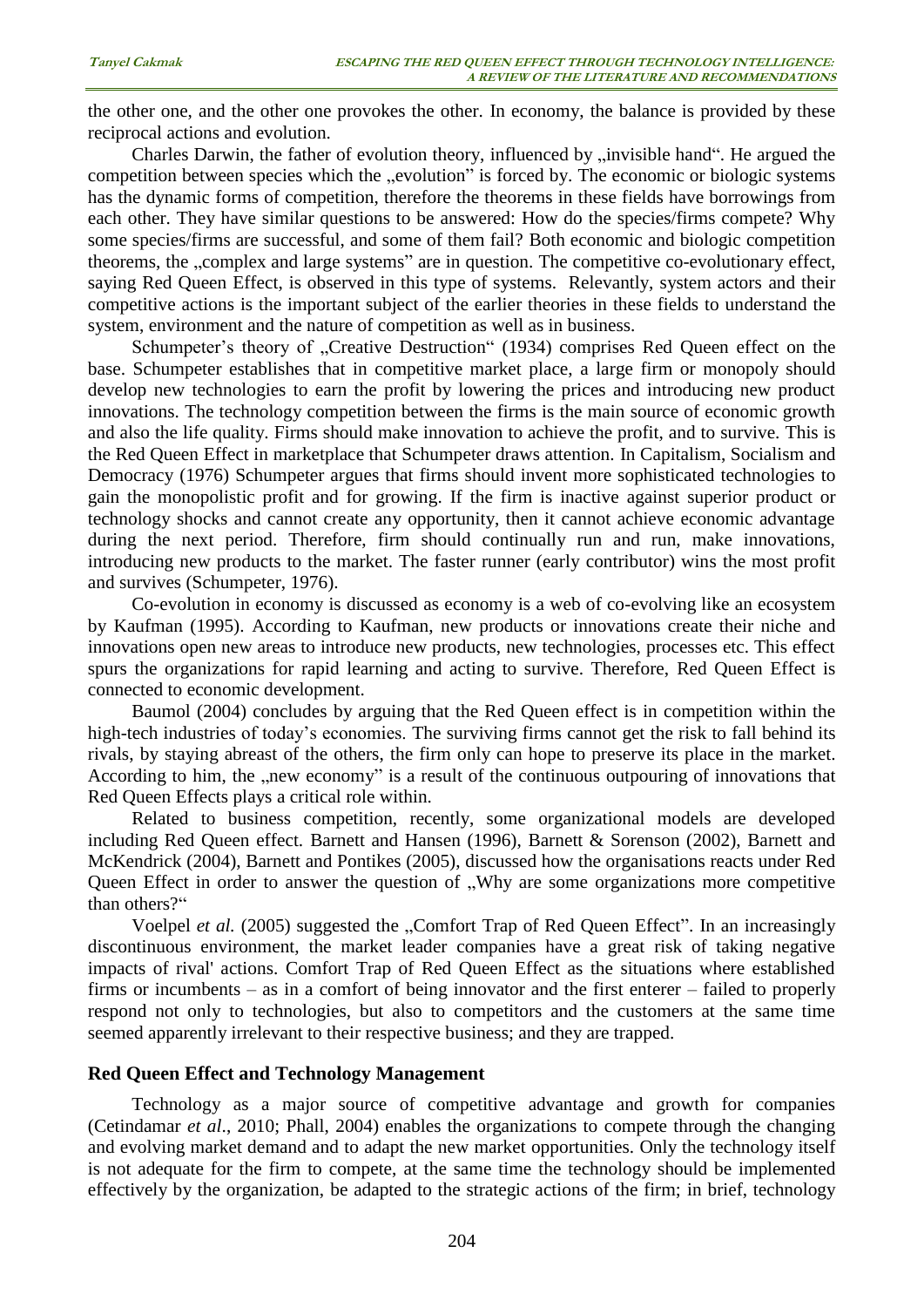should be managed.

Firm has many capabilities including organizational characteristics, assets, information, knowledge, etc. that are managed by the firm to design and implement of the firm' strategies to compete and to survive. Integrating the technological capabilities to the firm's strategic goals and managing these capabilities allocating the strategic and operational actions differentiate the firm from others. At this point, technology management discipline offers managing the technological capabilities to shape and accomplish the strategic and operational objective of an organization (Cetindamar *et al.*, 2010).

In literature, there is a limited source that bounds the Red Queen and Technology Management. Dynamic capabilities based view in Technology Management could be integrated with the Red Queen Effect. As claimed by Teece *et al.* (1997), managerial abilities and combinations of organizational, functional and technological skills to achieve new forms of competitive advantage are dynamic capabilities of the firm. Dynamic capability appears to be particularly difficult for the firms to develop. When incumbents invest on the radical, destructive technology, they are often at a disadvantage relative to new entrants in developing new capability (Tripsas, 1997). At this position, the incumbent is in a comfort trap of Red Queen as being stable and unsuccessful to develop dynamic capability or lack of building capabilities into strategic goals of the firm. At this juncture, technology management offers interconnected activities based on technological capabilities of the firm. The technology management framework (Gregory, 1995; Phaal *et al.*, 2004) -includes acquisition of technology, exploitation, identification, protection and selection- is embedded within firm's strategy, innovation and operations. Learning activity was added to this framework later (Cetindamar *et al.*, 2010).



**Figure 1.** Technology Management Framework (Adapted from Phaal *et al.*, 2004; Cetindamar *et al.*, 2010)

By providing these activities that are in line with the dynamic capabilities framework (Cetindamar *et al.*, 2010; Phaal *et al.*, 2004), technological capabilities can be synchronized with changing technological environment, requirements and context.

Technological capability of the firm, (as a part of the dynamic capability) is the ability to implement technological sources (patents, skilled engineers, knowledge, designs etc) to offer new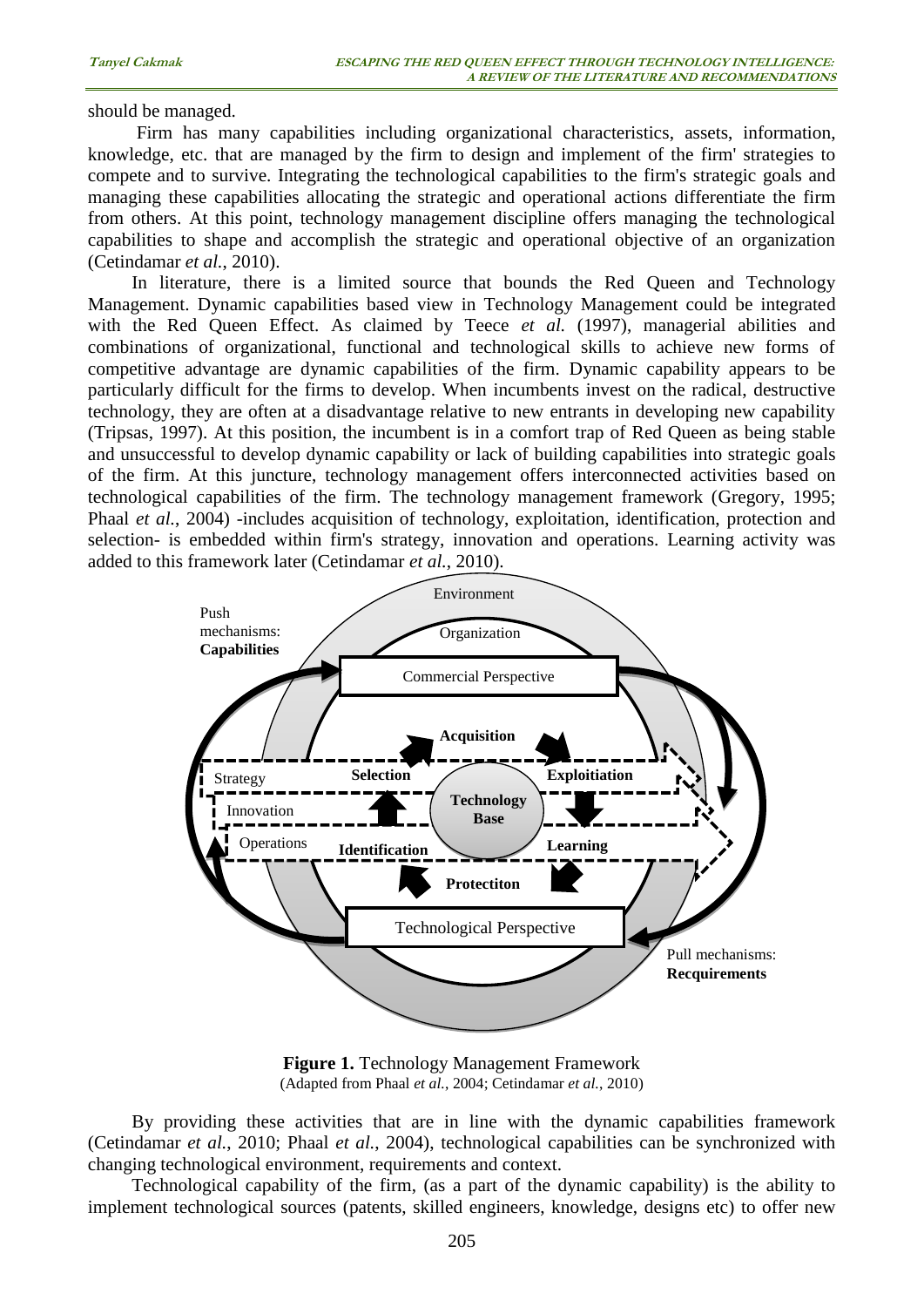products (Afuah, 2002; Wind & Mahajan, 1997). According to the research by Song et al (2005), technological capabilities have a higher impact on the firm performance in technology turbulence environment. Technological capability enables the firm to response rapidly changing technological development. It can be concluded that, firms are differentiated depending on their technological capabilities. And the quality of the technological capability of the firm is a critical factor for escaping Red Queen Effect.

Barnett and Pontikes (2006) concluded that dynamic capabilities are shaped and limited through "Red Queen" competition. Competition triggers adaptive learning among organizations and make them more viable. For this effect, they compete more strongly, which in turn triggers adaptive learning in their rivals. Organizations perform to become well suited to the business context where they compete in order to adapting to competition. But, when an organization attempts to move into an unfamiliar territory, their context disrupted and the new context may be hazardous. In this way, Red Queen competition contextualizes dynamic capabilities, limiting their effective scope (Barnett & Pontikes, 2006).

In complex business environment, firms unlikely to get a specific formula to receive persistent success (Wind & Mahajan, 1997). As discussed in previous section, Comfort Trap of Red Queen is a threat that complicates the innovators keeping up their position in the market. There are many examples of the imitators/competitors have profited more than the innovators in the market. Innovators (or incumbents) develop technologically competitive and successful products and commercialize them; but new entrants imitate and transport the assets that drive the innovation, then the incumbents are trapped and lose their market share (Teece, 1986). "Innovators' dilemma" argued by Christensen (1997) defines such a situation of this trap. Incumbent firms fail to respond to disruptive innovations since they are well focused on the margin opportunities and on existing customers too much. Especially the senior managers of the incumbents are missing to watch disruptive innovation because their views are entrenched by the current market positions. The nature of the embedded organizational competencies of the established firms hinders the effective respond to disruptive innovation (Henderson, 2006). Established firms generally have effective routines for searching current market and they establish a good perception of their current customers. Focusing much on their current customers hinders the established firms to see other opportunities.

Addition to this trap, Christensen and Raynor (2003) has argued that established firms could and should react to disruptive innovation. Firms should anticipate the potential changes, opportunities or destructions that new technologies led in the market. But, in which way do the firms be aware of the other opportunities and developing technologies?

Anticipating of the technological change and its effects in the business environment is discussed in technology management discipline. The current technology management framework offers Identification activity that refers to Technology Intelligence. Technology intelligence provides the firm to be aware of the technological environment in the meaning of two objectives. First, it provides the firm to identify the existing technologies whether they could have new applications or new marketing areas. And second, to sniff the potential technological development in the future and its direction. Consequently, for escaping the Red Queen Effect and the comfort trap discussed in previous section, technology intelligence is a critical activity that is offered by technology management discipline.

## **Technology Intelligence**

Such systematic approaches on technology intelligence are generated and called in different terms in past researches: Technology Intelligence, Technological Environmental Scanning, Technology Scanning, Technology Oriented Competitive Intelligence, Technology Watch, and Technology Monitoring. "Technology Intelligence" is the more consistent term in literature.

Technology Intelligence is shaped through the understanding and perceiving of the nature of technological change. Technological change is relatively continuous process which casts shadows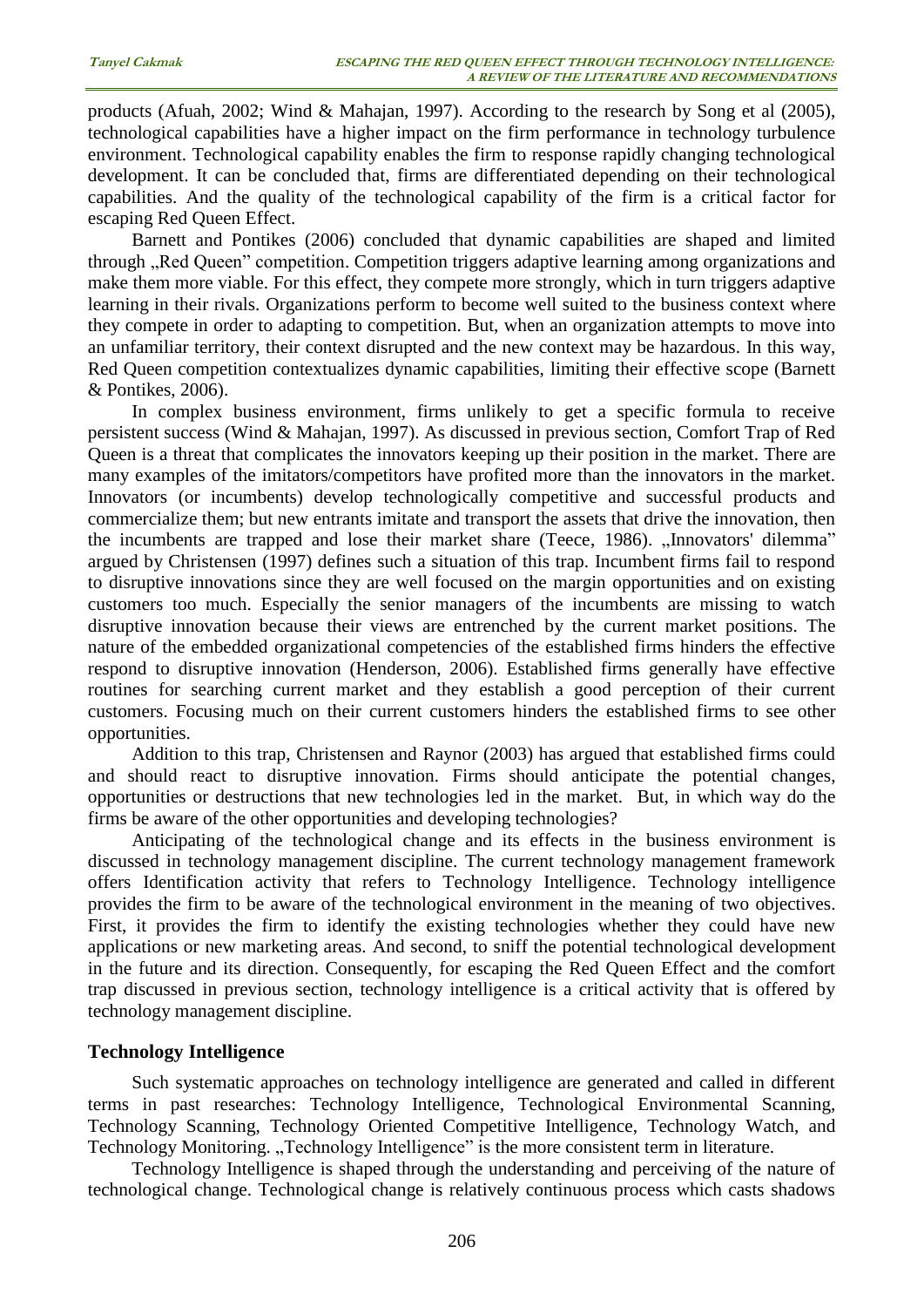far ahead. These shadows are cast in more and more tangible form as an innovation is adapted for economic use. In this point of view, technological innovation is evident a long before the technology is in use. The indications of technology change and at what point to take action must be clearly found out (Utterback & Brown, 1972).

Savioz defines Technology Intelligence as "activities that support decision-making of technological and general management concerns by taking advantages of a well timed preparation of relevant information on technological facts and trends (opportunities and threats) of the organization's environment by means of collection, analysis and dissemination" (Savioz, 2002).

Technology Intelligence sometimes called as Technology Watch or Monitoring, in the same meaning, deals mainly with one question: Are there potential opportunities and threats in the technological environment? To answer this question, each employee contributes with knowledge building during daily work (Savioz, Luggen, Tschirky, 2003). That is to observe the technological change in a systematic way, which could be done through technology monitoring or watching. Porter et al defines technology monitoring as a technology analysis process: "Technology monitoring (also known technology watch or environmental scanning- cataloguing, characterizing, and interpreting technology development activities." (Porter & Cunningham, 2005). Mortara *et al.* (2010) defines the technology intelligence as the activity dedicated to capturing important technological information and delivering it into decision makers.

Bright deals with technology monitoring in 1970, "to anticipate innovation, the political, social and other factors influencing its progress must be systematically monitored" and defines the technology intelligence in context of four activities (Bright, 1970).

The approach of "signals" also defines by Utterback and Brown in 1972 and stated that monitoring technological development has two fundamental activities (Utterback & Brown, 1972). The signals or trend of objective observations on technological change could thus be used in managerial decisions relating to technologies in more objective manner. Technological information should be early enough to make the right decisions is critical, especially the firm has an objective to maintain high level innovation and competitive advantage (Mortara *et al.*, 2010).

Fundamentally, the literature on technology intelligence consists of the description of the process formulated by Ashton et al. (1991). This process represents rather formalistic view of the technology intelligence process, including the acquisition (both, broad scanning and in-depth monitoring), valuation, and communication of technology-relevant information. However, their process seems to be over-formalized and not able to cope with a highly dynamic environment (Bucher *et al.*, 2003). Kerr *et al.* (2006) also offered a conceptual model for technology intelligence including framework, system and process level. McGonagle (2007) concludes a classical model of competitive intelligence is considered as composed of five major steps.

At organizational basis, many ways to promote the technology intelligence are exist according to the firm' organizational structure and needs. Several ways to develop and implement technology intelligence activities, depending upon the business's environment, the uncertainty level, the strategy followed and the resources controlled (Savioz *et al.*, 2003).

Whichever or whomever it is carried out, effective technology intelligence should be conducted by the organizations (firms, governments or other strategic societies) as a part of the strategies in short or long run. Application procedures or suggested methods in literature that are being developed could be adapted to organization culture and business habits of the firm.

## **3. Result**

The result or expected outcome of the Technology Intelligence is the identification of a need to establish new technological capabilities that enables firm to evolve faster and to respond to coming technological change and its shocks.

As explained in 2nd section, technological capability enables the firm to response rapidly changing technological development. Therefore, an effective technology intelligence process triggers to build the critical and necessary technological capabilities of the firm in order to compete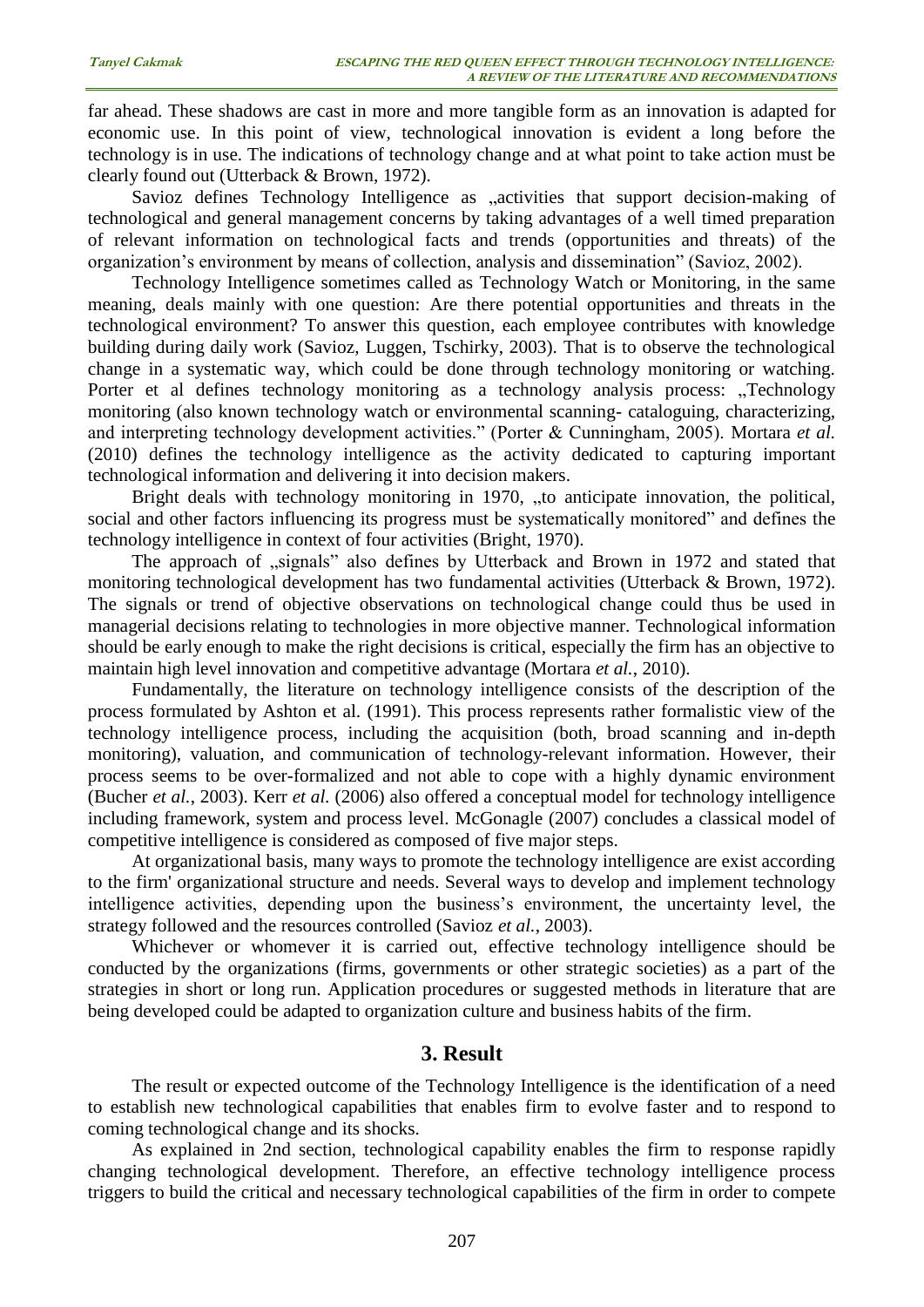under Red Queen Effect. In the other words; a firm' business success against the Red Queen Effect is related to its effective technology intelligence activities.

As this phenomenon is realized, it enables us to discuss the efficiency of technology intelligence activity by the meaning of its speed and the quality of the knowledge created in organization.

The efficient technology intelligence activity should provide those expected benefits for the organization to run faster and smarter than their competitors under Red Queen Effect environment:

- 1) Systematically and continuously searching out new technologies, markets, business opportunities and customers.
- 2) Exploring the new sources to exploit for technology and business development.
- 3) Identifying new research and development paths for the organization and helping to evaluate its long and short term strategies.
- 4) Increasing the useful knowledge for the organization and decreasing the unexploited information volume.

The keywords are "systematic" and "continuous". Technology intelligence is not a point in the time horizon; but a continuous process embedded into the organization's routines, operations and policy. Therefore, organization could be aware of the signals of the changing technologies and the business environment. The signal sensing makes the organization (1) to identify its needs to create or to develop the new technological capability to compete, and (2) to absorb the exterior information to create the knowledge in the organization continuously. It makes the organization different and smarter than the others.

Let's see the successful technology intelligence applications from the sectors where the Red Queen Effect has a great pressure on the companies, such as Information and Communication sector. In this area, there have been so many disruptive technological developments and companies are facing disruptive threats (Latzer, 2009). The cannibalisation in this sector is a result of Red Queen Effect; in literature there are cases about the incumbent companies do not react in time against the replacing and disruptive technologies. For example; Western Union, the telegraphy incumbent was acquired by a telephone startup company AT&T. On the other hand, in Information and Communication sector, there are also successful examples of technology intelligence against the Red Queen Effect.

Motorola, the leading company in mobile communication services, had a formal technology intelligence program that was established in 1940s. Motorola became a technology oriented company by its successful technology intelligence program that was carried out by dedicated personnel and a great budget. Based on its technology intelligence, Motorola had a great motivation to seize the technology-based opportunity before any of its competitors could. They scanned Motorola's many competitors, looking for any signals of satellite communication programs and also other sectors, defense and space especially. They checked also governments' actions in US and Europe. Patents, scientific publications were also under their following. As a result, Motorola management put an early decision for a new business -Iridium which was very new and some more risky project (Norling *et al.*, 2000). Iridium was a system of many active satellites used for worldwide voice and data communication from hand-held [satellite phones](http://en.wikipedia.org/wiki/Satellite_phone) and other transceiver units. It was new to world that people can communicate each other anywhere and anytime in the world.

Deutsche Telekom is represented in about 50 countries worldwide and is one of the world's leading telecommunications and information technology companies. In Deutsche Telekom Laboratories, technology intelligence activities are conducted based on a tool named Technology Radar. Rohrbeck *et al.* (2006) discussed that the technology intelligence activities with this tool has increased the Deutsche Telekom Laboratory's "absorptive capacity" since it enables the employees to access to and to be aware of the different topics. Addition to this factor, technology intelligence activities in Deutsche Telekom have lead to the "proposal of five new R&D projects" at Deutsche Telekom Laboratories.

The systematic and continuous technology intelligence as a part of the technology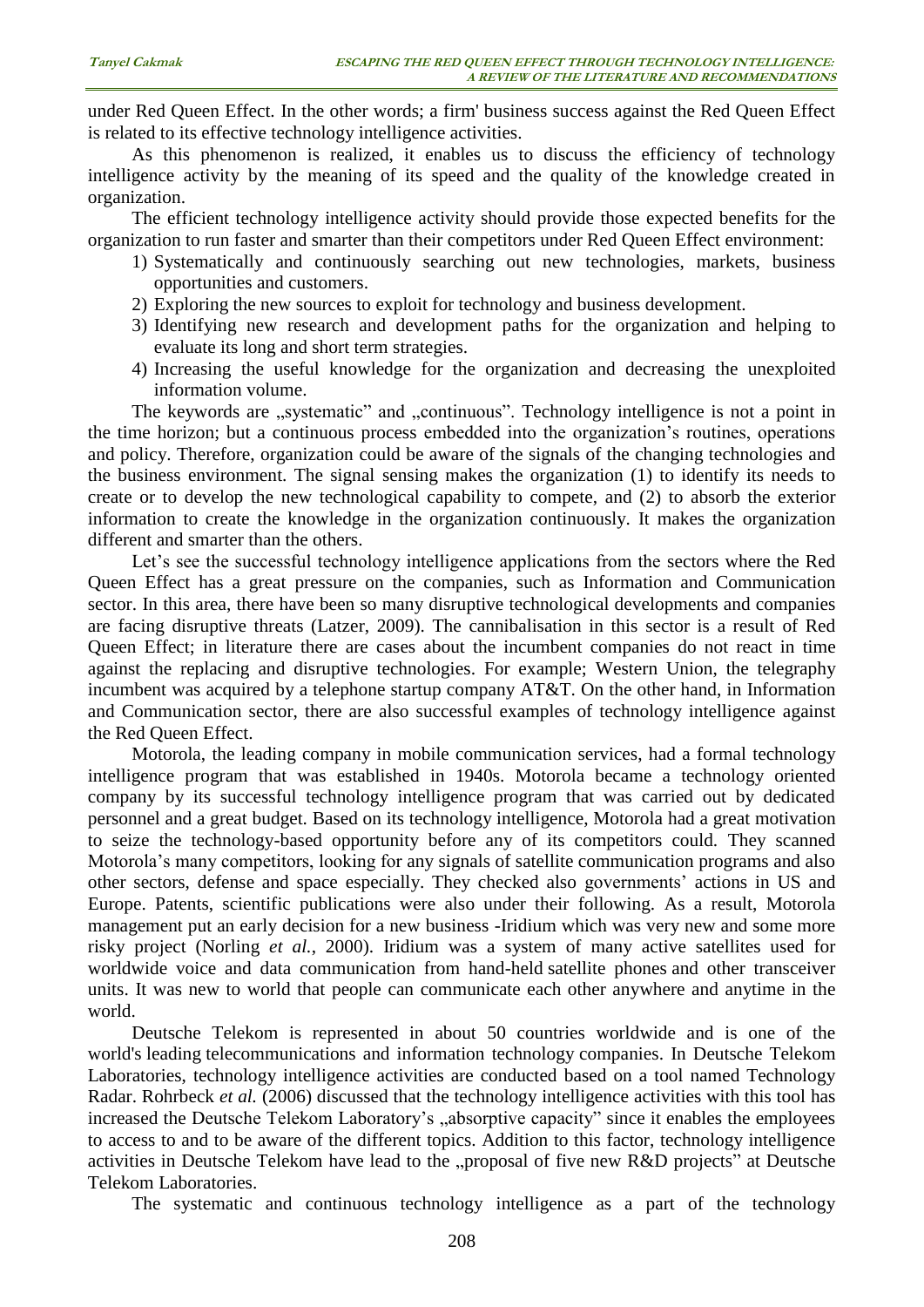management activities of the company is also related with the co-evolution of the intelligence activities of the companies. There shall be reciprocal intelligence activities among the rivals. Peltoniemi and Vuori (2005) discussed that effective intelligence activity spurs the co-evolution of the intelligence activities between the companies. Intelligence activity provides the information about the firms' new developments to each other. And this leads Red Queen Effect. The organisations are willing to invest in developing intelligence activities as a response to the intelligence activities of the competitor. As a result; Red Queen Effect feeds the effective technology intelligence activities between the rivals.

#### **4. Discussion**

This paper presents an important connection between Red Queen Effect and Technology Intelligence of the organizations in order to answer the question "how to be faster and smarter" in competitive business environment. Technology intelligence is offered as a necessary and effective activity that is a part of the technology management process against the Red Queen Effect and its comfort trap.

There are specific and disruptive moves and countermoves of the rivals in recent years in many sectors. These moves feed the rapid technological developments, and spur the companies to seize the recent technological capabilities and to build the new ones. In this knowledge based business environment, efficient technology intelligence activities make the firm different than its competitors since it offers a systematic and continuous awareness of new technologies, markets, new sources to exploit and new paths to follow. Addition to these, technology intelligence provides the useful information according to the identified "need" and decreases the unexploited information volume in the organization. With these advantages, organization can put effective decisions before the rivals and execute them more efficiently under Red Queen dynamism.

A significant implication for the future research is that, efficiency of the technology intelligence is an important parameter for escaping the Red Queen Effect. The efficiency of the technology intelligence process may be shown as a case study research addition to this paper.

## **References**

- Afuah, A. (2002). Research Notes and Commentaries, Mapping Technological Capabilities Into Product Markets And Competitive Advantage: The Case of Cholesterol Drugs. *Strategic Management Journal, Vol: 23, pp. 171-179.* <http://dx.doi.org/10.1002/smj.221>
- Aguilar, F. J. (1967). Scanning Business Environment, *The Macmillan Co. Publishing, New York.*
- Ashton, W. B., Kinzey, B. R. & Gunn, M. E. (1991). A Structural Approach For Monitoring Science and Technology Developments. *International Journal of Technology Management, Vol: 6 (1/2), pp. 91– 111.*
- Barnett W. P., McKendrick, D. G. (2004). Why Are Some Organizations More Competitive Than Others? Evidence from a Changing Global Market. *Administrative Science Quarterly, Vol: 49 pp. 535–571.*
- Barnett, W. P., Pontikes, E. G. (2005). The Red Queen, Success Bias, and Organizational Inertia. *Harward Business School Strategic Management Conference, October.*
- Barnett, W. P., Sorenson, O. (2002). The Red Queen In Organizational Creation and Development. *Industrial and Corporate Change, Volume 11, Number 2, pp. 289–325.* <http://dx.doi.org/10.1093/icc/11.2.289>
- Barnett, W. P., Hansen, M. T. (1996). The Red Queen in Organizational Evolution. *Strategic Management Journal, 17, pp: 139-157.* <http://dx.doi.org/10.1002/smj.4250171010>
- Baumol, W. J. (2004). Red-Queen Games: Arms Races, Rule of Law and Market Economies. *Journal of Evolutionary Economics, Vol: 14, pp. 237–247.* <http://dx.doi.org/10.1007/s00191-004-0207-y>
- Bright, J. R. (1970). Evaluating Signals of Technological Change. *Harward Business Review, January - February, pp. 62- 70.*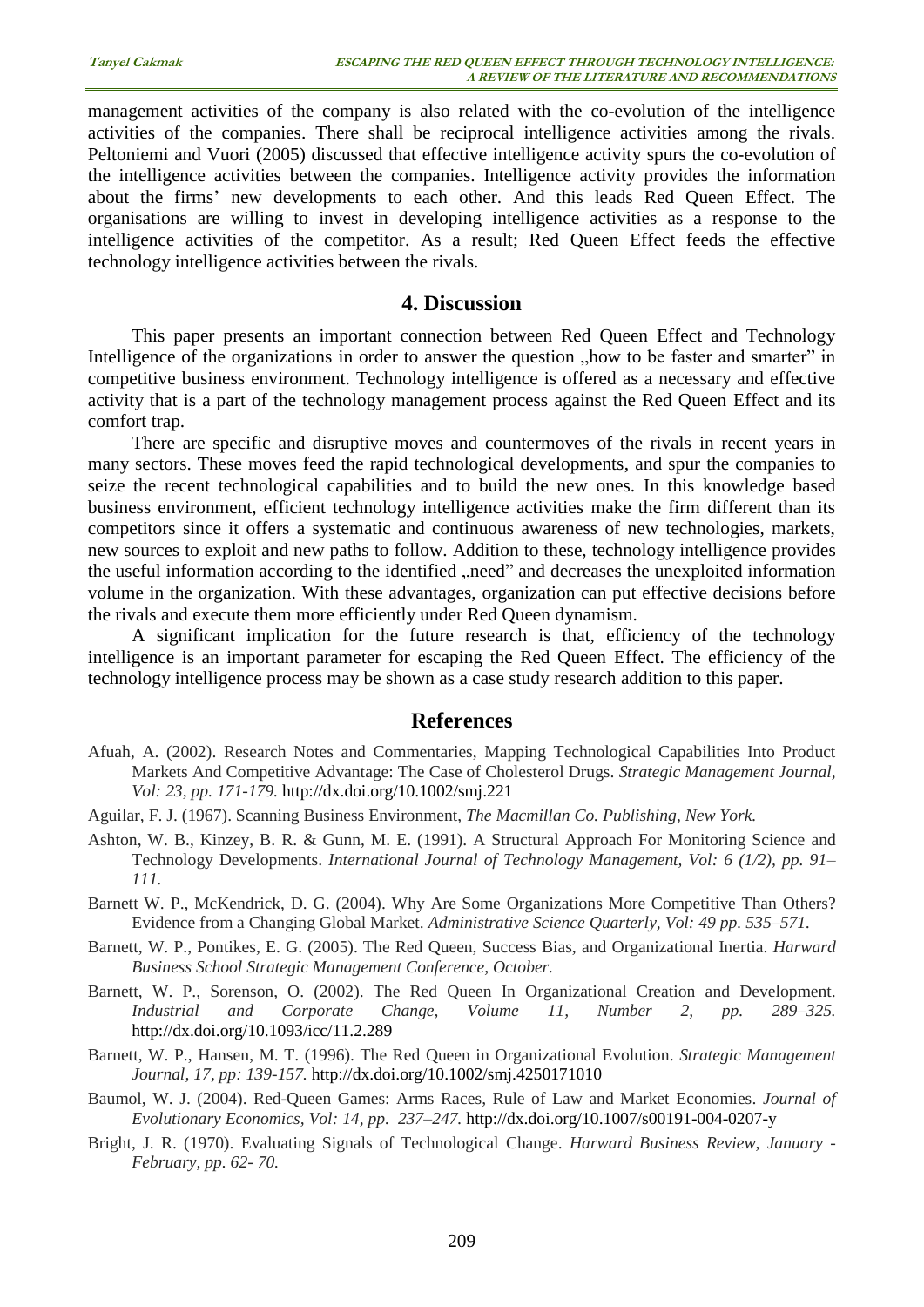- Bucher, P., Birkenmeier, B., Brodbeck, H., Ecsher, J. P. (2003). Management Principles for Evaluating and Introducing Disruptive Technologies: The Case of Nanotechnology In Switzerland. *R&D Management, Vol: 33-2, pp. 149-163.*
- Carroll, L. (1872). Through the Looking-Glass, and What Alice Found There. Macmillan & Co., London.
- Cetindamar, D., Phaal, R., Probert, D. (2010). Technology Management Activities and Tools. Palgrave Publishment, New York.
- Christensen, C., Raynor, M. (2003). The Innovator's Solution. *Harvard Business School Press, Boston.*
- Christensen, C. (1997). The Innovator's Dilemma. *Harvard Business School Press, Boston.*
- Cooper, A. C, Schendel, D. (1976). Strategic Responses to Technological Threats. *Business Horizons, Vol: 16, pp. 61-69.* [http://dx.doi.org/10.1016/0007-6813\(76\)90024-0](http://dx.doi.org/10.1016/0007-6813(76)90024-0)
- Edler, J., Krahmer, F. M, Reger, G. (2002). Changes In The Strategic Management of Technology: Results of A Global Banchmarking Study. *R&D Management, Vol: 32-2, Blackwell Publishing, pp. 149-164.*
- Ehrlich, P. R. & Raven, P. H. (1964). Butterflies and Plants: A Study in Co-evolution. *Evolution, Vol. 18, pp. 586-608.* <http://dx.doi.org/10.2307/2406212>
- Gregory, M. J. (1995). Technology Management: A Process Approach. *Proceedings of the Institution of Mechanical Engineers, Vol: 209, pp: 347-356.* [http://dx.doi.org/10.1243/PIME\\_PROC\\_1995\\_209\\_094\\_02](http://dx.doi.org/10.1243/PIME_PROC_1995_209_094_02)
- Henderson, R. (2006). The Innovator's Dilemma as a Problem of Organizational Competence. *The Journal of Product Innovation Management, 23: 5, pp. 5-11.* <http://dx.doi.org/10.1111/j.1540-5885.2005.00175.x>
- Kaufman, S. A. (1995). Technology and Evolution: Escaping Red Queen Effect. *The Mckinsey Quarterly, No: 1, pp.119-129.*
- Kerr, C. I. V., Mortara, L,. Phaal, R, Probert, D. R. (2006). A Conceptual Model For Technology Intelligence. *International Journal of Technology Intelligence and Planning, Vol: 2, No: 1, pp. 73-93.* <http://dx.doi.org/10.1504/IJTIP.2006.010511>
- Latzer, M. (2009). Information and Communication Technology Innovations: Radical and Disruptive? *New Media & Society, Vol 11(4), pp. 599–619.* <http://dx.doi.org/10.1177/1461444809102964>
- Lichtenthaler, E. (2003). Third Generation Management of Technology Intelligence Processes. *R&D Management, Vol: 33-4, Blackwell Publishing, pp. 361-375.*
- Lichtenthaler, E. (2005). The Choice of Technology Intelligence Methods in Multinationals: Towards a Contingency Approach. *International Journal of Technology Management, Vol: 32, Nos. 3/4, pp. 388- 407.* <http://dx.doi.org/10.1504/IJTM.2005.007341>
- Lichtenthaler, E. (2006). Managing Technology Intelligence Processes in Situations of Radical Innovation Change. *Technological Forecasting and Social Change, No: 74, pp. 1109-1136.*
- McGonagle, J. J. (2007). An Examination of the ʹClassicʹ CI Model. *Journal of Competitive Intelligence and Management, Volume 4, No.2, pp:71-86.*
- Mortara, L., Thomson, R., Moore, C., Armara, K., Kerr, C., Phaal, R., Probert, D. (2010). Developing a Technology Intelligence Strategy at Kodak European Research: Scan and Target. *Industrial Research Institute, July-August Edition.*
- Norling, P. M., Herring, J. P., Rosenkrans, W. A., Stellpflug, M., Kaufmann, S. B (2000). Putting Competitive Technology Intelligence To Work. *Research Technology Management, Sep/Oct, 43, 5, pp: 23-25.*
- Pagie, L., Hogeweg, P. (2000). Information Integration and Red Queen Dynamics In Co-evolutionary Optimization. P*roceedings of the 2000 Congress on Evolutionary Computation, pp. 1260-1267.* <http://dx.doi.org/10.1109/CEC.2000.870795>
- Peltoniemi, M., Vuori, E. (2005). Competitive Intelligence and Co-Evolution within an Organization Population. *Proceedings of the 6th European Conference on Knowledge Management (ECKM 2005), September 8-9, Limerick, Ireland.*
- Phaal, R., Farrukh, C. J. P., Probert, D. R. (2004). A Framework Supporting the Management of Technological Knowledge. *International Journal of Technology Management, Vol: 27, No: 1, pp.1-15.* <http://dx.doi.org/10.1504/IJTM.2004.003878>
- Porter, A. L., Cunningham, S. W. (2005). Tech Mining: Exploiting New Technologies for Competitive Advantage. *Wiley & Sons Inc., New Jersey.*